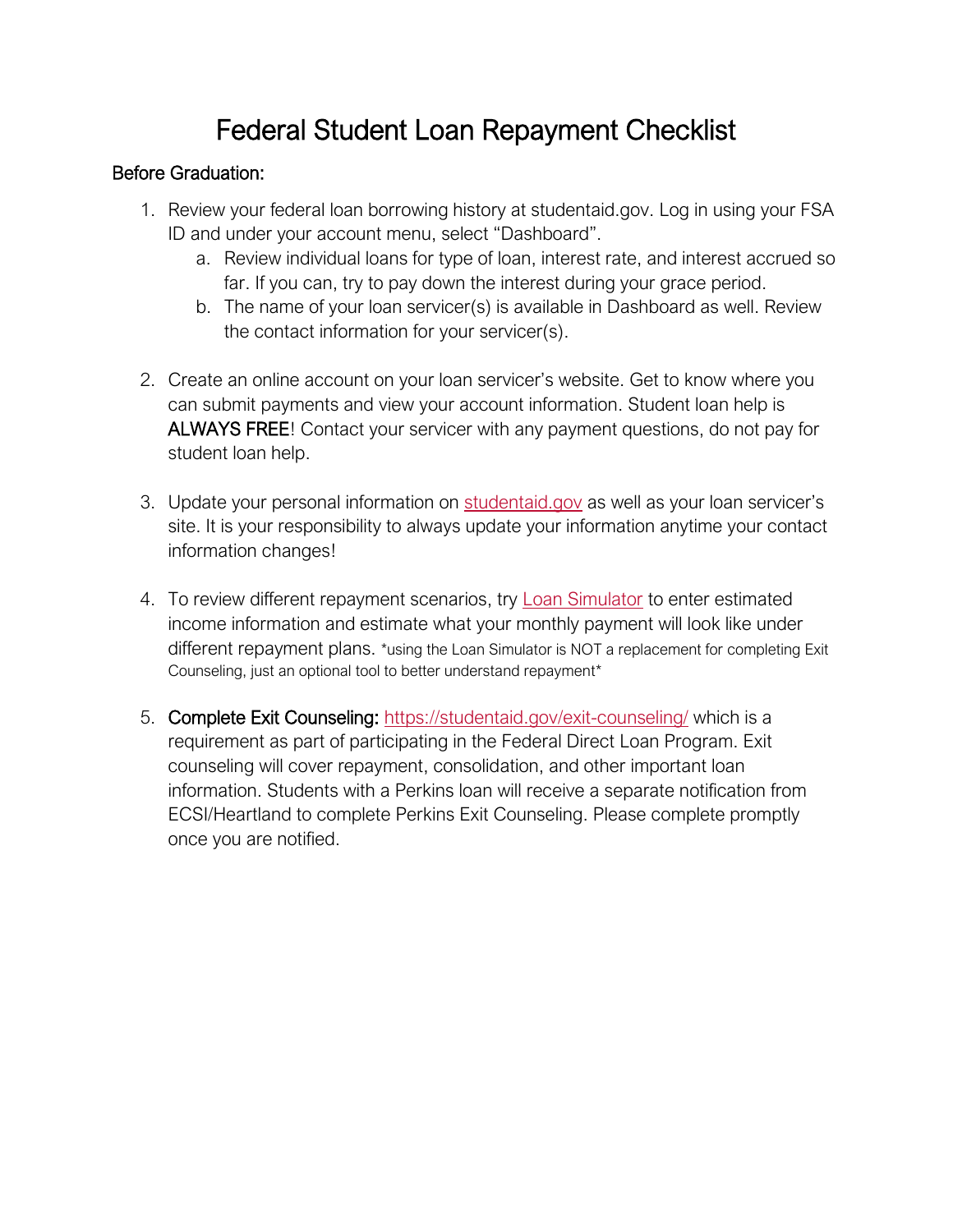# Federal Student Loan Repayment Checklist

#### After Graduation:

- 1. Know when you must start making payments. Unsubsidized/Subsidized loans have a 6-month grace period (9 months for Perkins loans) after you leave school. If you previously withdrew, graduated, or fell below half-time for more than 6 (or 9) months, you may have already used up your grace period. Contact your servicer if you have questions about a remaining grace period.
- 2. Create a budget. Having a budget helps to ensure you are prepared to set funds aside each month to pay your student loan.
- 3. Set a goal for repayment. Whether you want to pay loans off as quickly as possible, or make sure your monthly payments are affordable, it's important to understand what your repayment goals are, and plan how to achieve them.
- 4. Select a repayment plan. If you do not select a plan, you will be automatically placed in the Standard plan. The Standard Plan is typically a higher monthly payment, as you pay a fixed amount each month to pay your loans off in10 years. You can contact your loan servicer **at any time** to request a change of repayment plan. Income-based repayment plans will require some additional information, such as income and family size, to determine eligibility and monthly payment amount. About a month before you begin repayment, check with your loan servicer to make sure you are on the repayment plan you prefer.
- 5. Know if you are eligible for loan forgiveness based on your employer or job (for example, [PSLF](https://studentaid.gov/manage-loans/forgiveness-cancellation/public-service) or [TLF\)](https://studentaid.gov/manage-loans/forgiveness-cancellation/teacher)
- 6. Decide how you're going to pay. Contact your loan servicer or review your online account to set up autopay for a 0.25% reduction in your interest rate. Autopay allows your servicer to deduct the payment from your bank account each month. If you do not select autopay, make sure you are making your payments on time each month.

### In Repayment:

If you are ever struggling to make your student loan payments, contact your loan servicer **immediately!** Your servicer can help you determine if moving to a different repayment plan or requesting a temporary delay in making payments (deferment or forbearance) can help get you back on track and out of default.